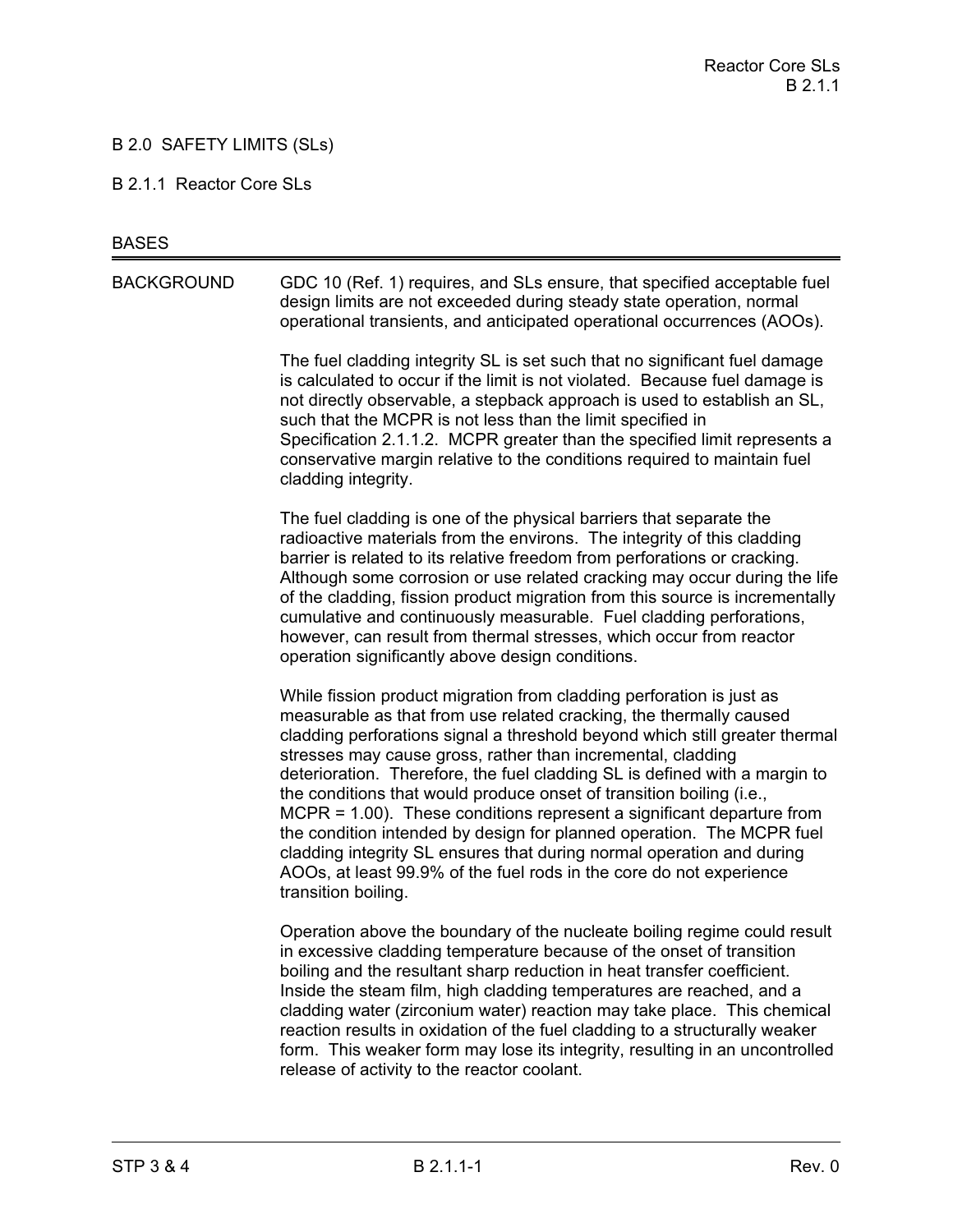APPLICABLE The fuel cladding must not sustain damage as a result of normal SAFETY operation and AOOs. The reactor core SLs are established to preclude ANALYSES violation of the fuel design criterion that an MCPR limit is to be established, such that at least 99.9% of the fuel rods in the core would not be expected to experience the onset of transition boiling.

> The Reactor Protection System setpoints (LCO 3.3.1.1, "SSLC Sensor Instrumentation"), in combination with all the LCOs, are designed to prevent any anticipated combination of transient conditions for Reactor Coolant System water level, pressure, and THERMAL POWER level that would result in reaching the MCPR limit.

## 2.1.1.1 Fuel Cladding Integrity (General Electric Company (GE) Fuel)

GE critical power correlations are applicable for all critical power calculations at pressures  $\geq 5.41$  MPaG or core flows  $\geq 10\%$  of rated flow. For operation at low pressures and low flows, another basis is used, as follows:

Since the pressure drop in the bypass region is essentially all elevation head, the core pressure drop at low power and flows will always be > 0.031 MPa. Analyses (Ref. 2) show that with a bundle flow of 12.7  $m<sup>3</sup>/h$ , bundle pressure drop is nearly independent of bundle power and has a value of 0.024 MPa. Thus, the bundle flow with a 0.031 MPa driving head will be > 12.7  $\text{m}^3$ /h. Full scale ATLAS test data taken at pressures from 0.098 MPaA to 5.5 MPaA indicate that the fuel assembly critical power at this flow is approximately 3.35 MWt. With the design peaking factors, this corresponds to a THERMAL POWER > 50% RTP. Thus, a THERMAL POWER limit of 25% RTP for reactor pressure < 5.41 MPaG is conservative.

# 2.1.1.2 MCPR (GE Fuel)

The fuel cladding integrity SL is set such that no significant fuel damage is calculated to occur if the limit is not violated. Since the parameters that result in fuel damage are not directly observable during reactor operation, the thermal and hydraulic conditions that result in the onset of transition boiling have been used to mark the beginning of the region in which fuel damage could occur. Although it is recognized that the onset of transition boiling would not result in damage to BWR fuel rods, the critical power at which boiling transition is calculated to occur has been adopted as a convenient limit. However, the uncertainties in monitoring the core operating state and in the procedures used to calculate the critical power result in an uncertainty in the value of the critical power. Therefore, the fuel cladding integrity SL is defined as the critical power ratio in the limiting fuel assembly for which more than 99.9% of the fuel rods in the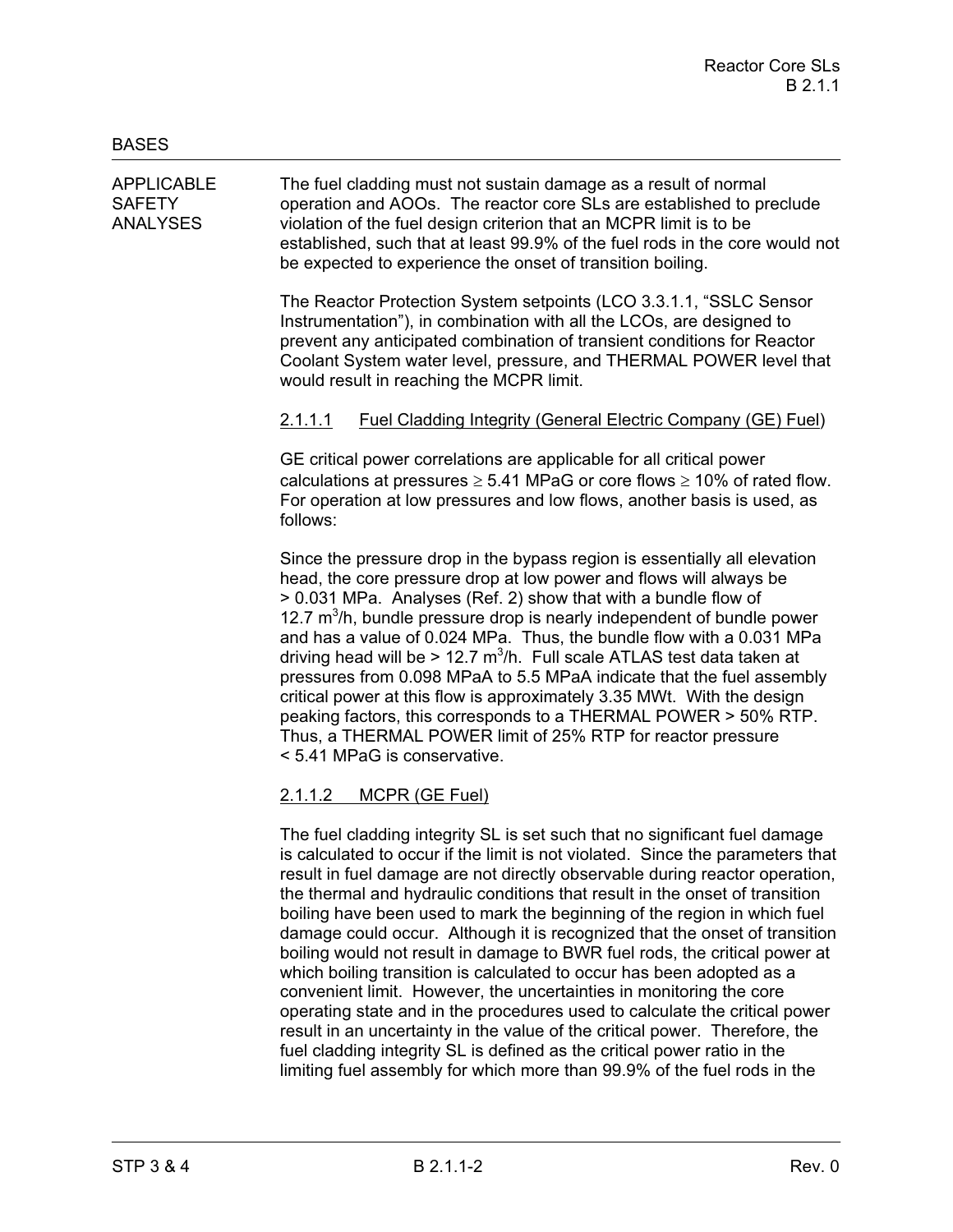#### **BASES**

### APPLICABLE SAFETY ANALYSES (continued)

core are expected to avoid boiling transition, considering the power distribution within the core and all uncertainties.

The MCPR SL is determined using a statistical model that combines all the uncertainties in operating parameters and the procedures used to calculate critical power. The probability of the occurrence of boiling transition is determined using the approved General Electric Critical Power correlations. Details of the fuel cladding integrity SL calculation are given in Ref. 2. Ref. 2 also includes a tabulation of the uncertainties used in the determination of the MCPR SL and of the nominal values of the parameters used in the MCPR SL statistical analysis.

#### 2.1.1.3 Reactor Vessel Water Level

During MODES 1 and 2, the reactor vessel water level is required to be above the top of the active fuel to provide core cooling capability. With fuel in the reactor vessel during periods when the reactor is shut down, consideration must be given to water level requirements due to the effect of decay heat. If the water level should drop below the top of the active irradiated fuel during this period, the ability to remove decay heat is reduced. This reduction in cooling capability could lead to elevated cladding temperatures and clad perforation in the event that the water level becomes < 2/3 of the core height. The reactor vessel water level SL has been established at the top of the active irradiated fuel to provide a point that can be monitored and to also provide adequate margin for effective action.

SAFETY LIMITS The reactor core SLs are established to protect the integrity of the fuel clad barrier to the release of radioactive materials to the environs. SL 2.1.1.1 and SL 2.1.1.2 ensure that the core operates within the fuel design criteria. SL 2.1.1.3 ensures that the reactor vessel water level is greater than the top of the active irradiated fuel, thus maintaining a coolable geometry.

APPLICABILITY SLs 2.1.1.1, 2.1.1.2, and 2.1.1.3 are applicable in all MODES.

SAFETY LIMIT Exceeding an SL may cause fuel damage and create a potential for VIOLATIONS radioactive releases in excess of 10 CFR 100, "Reactor Site Criteria," limits (Ref. 3). Therefore, it is required to insert all insertable control rods and restore compliance with the SL within 2 hours. The 2 hour Completion Time ensures that the operators take prompt remedial action and also ensures that the probability of an accident occurring during this period is minimal.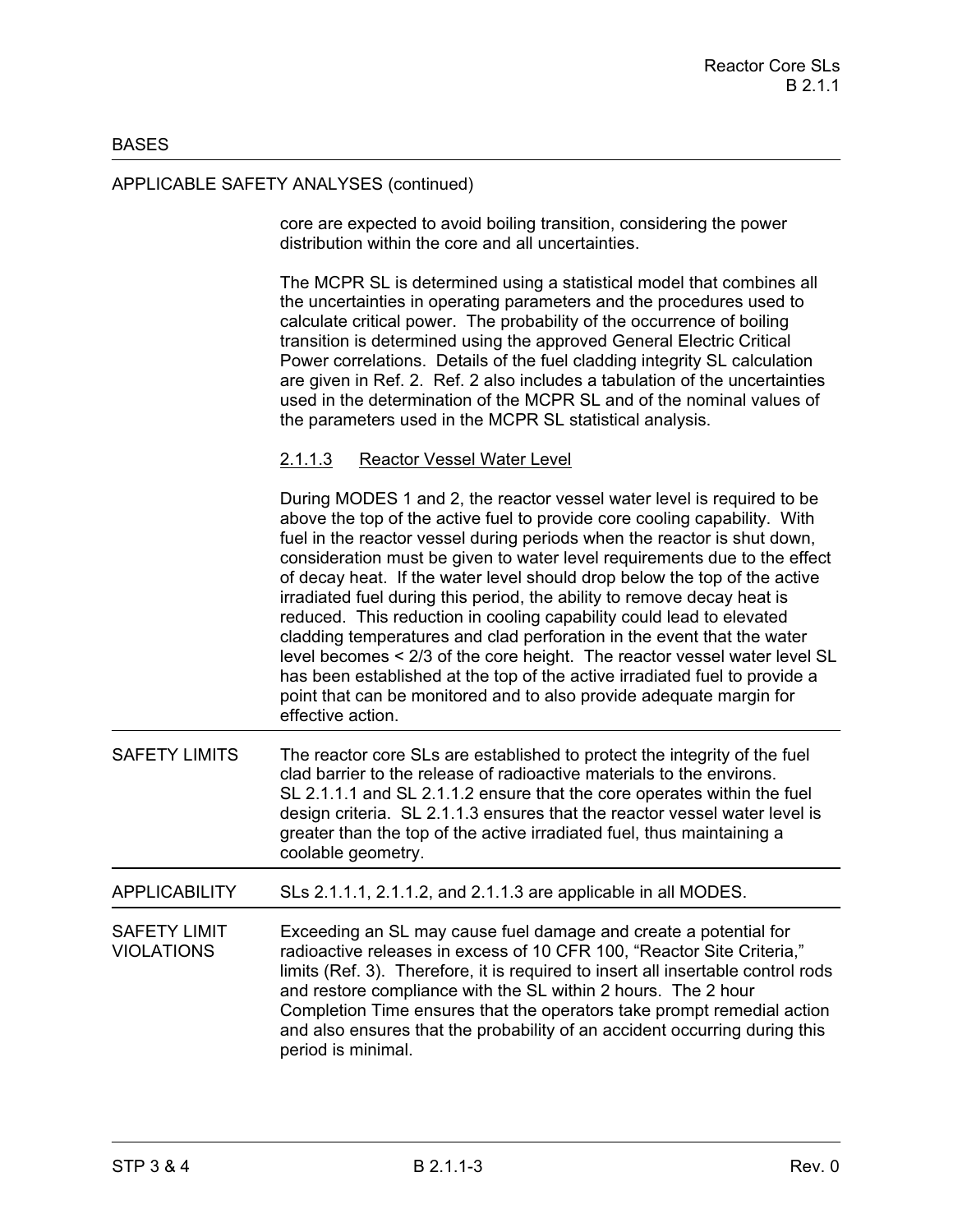- REFERENCES 1. 10 CFR 50, Appendix A, GDC 10.
	- 2. NEDE-24011-P-A, (latest approved revision).
	- 3. 10 CFR 100.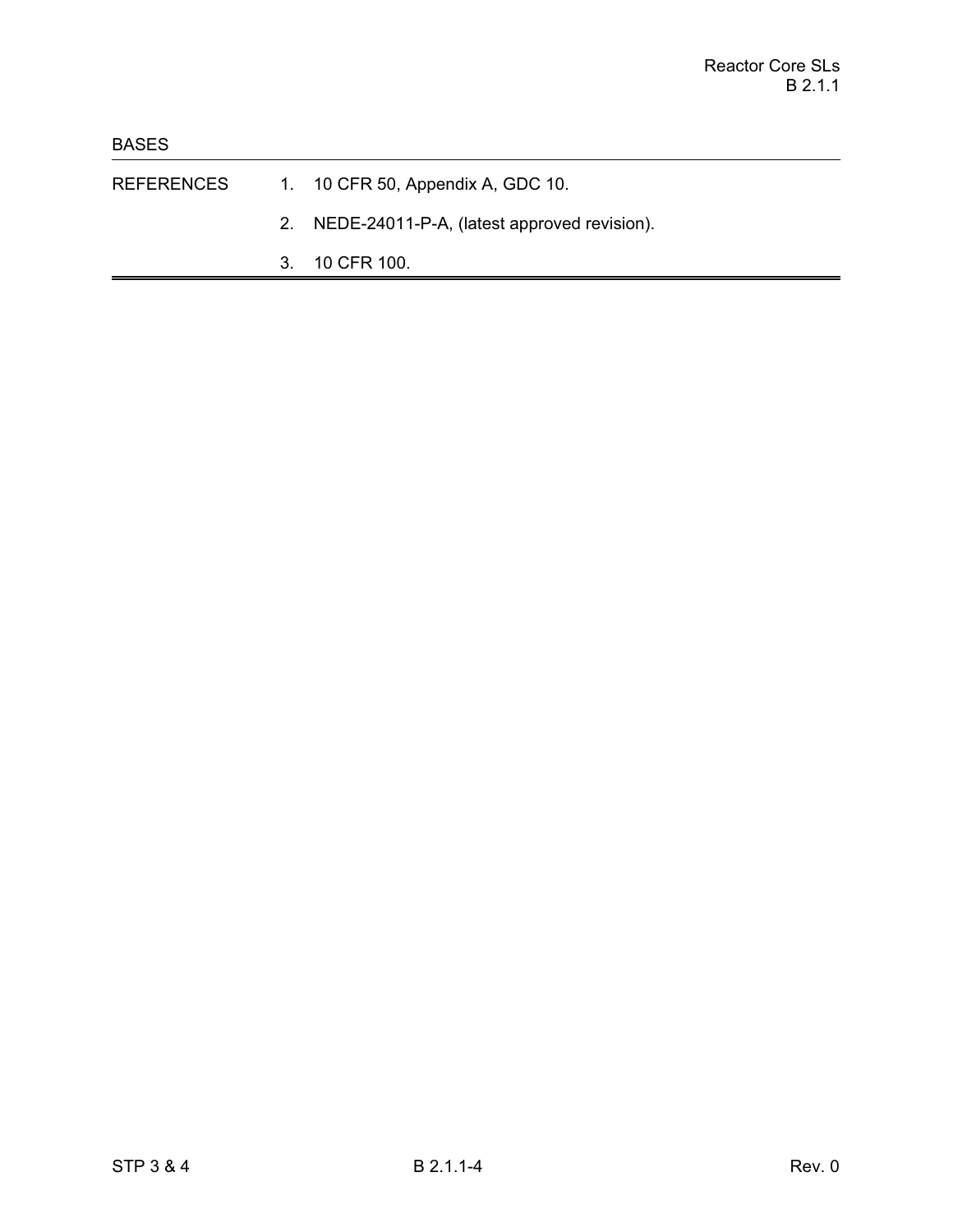# B 2.0 SAFETY LIMITS (SLs)

B 2.1.2 Reactor Coolant System (RCS) Pressure SL

# BASES

| <b>BACKGROUND</b>                                     | The SL on reactor steam dome pressure protects the RCS against<br>overpressurization. In the event of fuel cladding failure, fission products<br>are released into the reactor coolant. The RCS then serves as the<br>primary barrier in preventing the release of fission products into the<br>atmosphere. Establishing an upper limit on reactor steam dome pressure<br>ensures continued RCS integrity. According to 10 CFR 50, Appendix A,<br>GDC 14, "Reactor Coolant Pressure Boundary," and GDC 15, "Reactor<br>Coolant System Design" (Ref. 1), the reactor coolant pressure boundary<br>(RCPB) shall be designed with sufficient margin to ensure that the design<br>conditions are not exceeded during normal operation and anticipated<br>operational occurrences (AOOs). |
|-------------------------------------------------------|--------------------------------------------------------------------------------------------------------------------------------------------------------------------------------------------------------------------------------------------------------------------------------------------------------------------------------------------------------------------------------------------------------------------------------------------------------------------------------------------------------------------------------------------------------------------------------------------------------------------------------------------------------------------------------------------------------------------------------------------------------------------------------------|
|                                                       | During normal operation and AOOs, RCS pressure is limited from<br>exceeding the design pressure by more than 10%, in accordance with<br>Section III of the ASME Code (Ref. 2). To ensure system integrity, all<br>RCS components are hydrostatically tested at 125% of design pressure,<br>in accordance with ASME Code requirements, prior to initial operation<br>when there is no fuel in the core. Any further hydrostatic testing with fuel<br>in the core is done under LCO 3.10.1, "Inservice Leak and Hydrostatic<br>Testing Operation." Following inception of unit operation, RCS<br>components shall be pressure tested, in accordance with the<br>requirements of ASME Code, Section XI (Ref. 3).                                                                        |
|                                                       | Overpressurization of the RCS could result in a breach of the RCPB. If<br>this occurred in conjunction with a fuel cladding failure, fission products<br>could enter the containment atmosphere, raising concerns relative to<br>limits on radioactive releases specified in 10 CFR 100, "Reactor Site<br>Criteria" (Ref. 4).                                                                                                                                                                                                                                                                                                                                                                                                                                                        |
| <b>APPLICABLE</b><br><b>SAFETY</b><br><b>ANALYSES</b> | The RCS safety/relief valves and the Reactor Protection System Reactor<br>Vessel Steam Dome Pressure - High Function have settings established<br>to ensure that the RCS pressure SL will not be exceeded.                                                                                                                                                                                                                                                                                                                                                                                                                                                                                                                                                                           |
|                                                       | The RCS pressure SL has been selected such that it is at a pressure<br>below which it can be shown that the integrity of the system is not<br>endangered. The reactor pressure vessel is designed to ASME, Boiler<br>and Pressure Vessel Code, Section III, 1989 Edition, excluding Addenda<br>(Ref. 5), which permits a maximum pressure transient of 110%,<br>9.48 MPaG, of design pressure 8.62 MPaG. The SL of 9.13 MPaG, as<br>measured by the reactor steam dome pressure indicator, is equivalent to<br>9.48 MPaG at the lowest elevation of the RCS. The RCS pressure SL is<br>selected to be the lowest transient overpressure allowed by the applicable<br>codes.                                                                                                          |